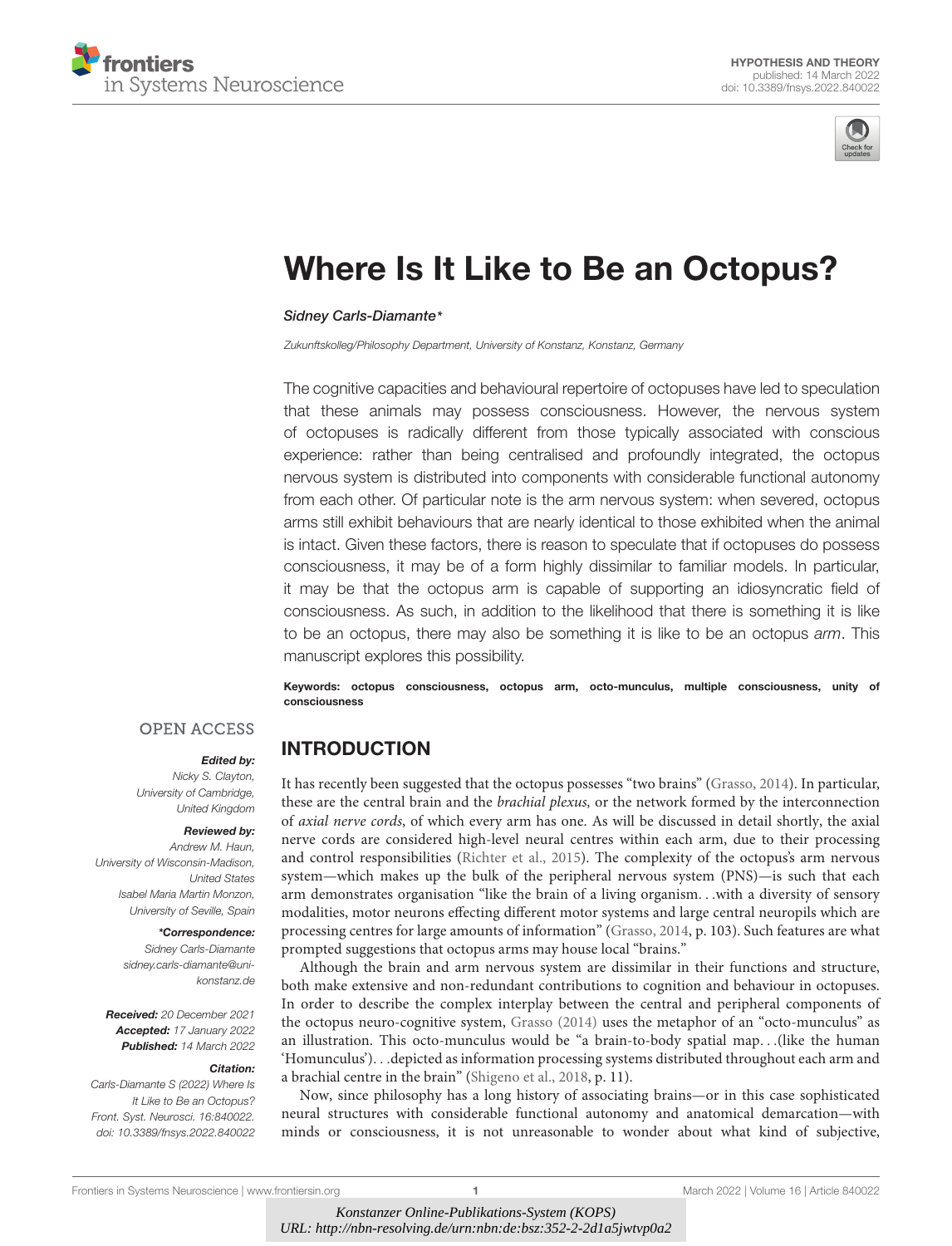phenomenal experience would arise from such a nervous system as that of octopuses. Indeed, the recent years have seen an increase in interest in consciousness in octopuses. Since these animals exhibit behaviour deemed to be indicative of consciousness, yet have nervous systems that are greatly dissimilar from those associated with the capacity to support consciousness, octopuses proffer the possibility of a radically different form of consciousness from what we are currently familiar with. In particular, due to their highly distributed neurocognitive systems with highly autonomous components, the possibility has been raised that octopus consciousness might consist of multiple conscious fields that may or may not be experienced as a single, unified field. This question remains open, and for now I must postpone an attempt at addressing it.

Nevertheless, the very features of the octopus nervous system that suggested disunified consciousness present another potential way wherein octopus consciousness differs from familiar models: octopuses may house two different types of consciousness, with dissimilar complexity, contents, functions, and contributions to cognition. Thus, in addition to speculating about "What it is like to be an octopus?" (see [Nagel,](#page-8-2) [1974\)](#page-8-2), one might also ask "Where is it like to be an octopus?". This manuscript explores this latter question, by raising the possibility that octopus arms have their own respective conscious fields. In order to achieve this aim, I present a number of principled reasons to surmise about the presence of "arm-based" consciousness in octopuses.

The manuscript proceeds as follows. Section "Consciousness" discusses the construals of consciousness utilised for present purposes. Section "Octopus Nervous System" provides a description of the octopus nervous system and features that are of particular interest. Section "Attributing Consciousness to Octopuses" surveys the bases for consciousness attribution in octopuses. Section "Arm-Based Consciousness" presents the principled reasons for speculating about arm-based conscious fields. Finally, section "Concluding Remarks" concludes the manuscript.

### **CONSCIOUSNESS**

Consciousness is often used equivocally to refer to several related but dissimilar capacities. In this manuscript, I understand consciousness as the set of phenomenal states experienced simultaneously at any given point in time, which are accessible to the neurocognitive system for use in cognitive processes such as the control of behaviour [\(Block,](#page-7-1) [1995;](#page-7-1) [Baars,](#page-7-2) [2005\)](#page-7-2). Consciousness here is synonymous with phenomenal experience, in that "there is something it is like" to be the conscious organism in question [\(Nagel,](#page-8-2) [1974\)](#page-8-2). In its most rudimentary form, consciousness consists of perceptual or sensory experience evoked by external and internal stimuli. These include awareness of one's external surroundings and internal states that have phenomenal qualities (in contrast to those that are not "felt",İ such as blood circulation or digestion). As such, consciousness has both exteroceptive and interoceptive sensory contents.

The literature on consciousness distinguishes between primary and higher-order consciousness, based on the complexity of its contents. Primary consciousness is that kind of consciousness sometimes equated with the capacity for sensory awareness. For an organism to have primary consciousness, all it needs is the capacity for "direct awareness of the world without further reflection upon that awareness" [\(Barron and Klein,](#page-7-3) [2016,](#page-7-3) p. 4901). Insofar as consciousness attribution is concerned, it is believed that primary consciousness is widespread throughout the animal kingdom. In contrast, higher-order consciousness involves capacities for metacognition that vary in complexity [\(Seth,](#page-8-3) [2009\)](#page-8-3). An example of these metacognitive capacities is consciousness of being conscious, i.e., awareness that one is experiencing the conscious states that one is experiencing. Another complex manifestation of higher-order consciousness is a sense of self, wherein the organism recognizes itself as the subject that experiences the experiences it has. It is also believed that more sophisticated forms of higher-order consciousness subserve the ability to mentally "construct past and future scenes" [\(Seth,](#page-8-3) [2009,](#page-8-3) p. 9); a capacity for both short- and long-term memory is thus presupposed in higher-order consciousness.

Another important distinction pertains to the structure of conscious experience. [Bayne](#page-7-4) [\(2010\)](#page-7-4) distinguishes between a conscious field and a conscious stream. The former is the cluster of conscious states experienced simultaneously at any single time, while the latter is the series of conscious states experienced over time. It has long been assumed that the "normal" structure of consciousness is that it is unified, in that a conscious organism experiences a single conscious field at any given time [\(Bayne,](#page-7-5) [2008,](#page-7-5) [2010\)](#page-7-4). This notion has been putatively challenged by phenomena such as the split-brain syndrome, wherein the corpus callosum is severed (originally to prevent the spread of epilepsy across brain hemispheres). Apparent mostly in experimental settings, the split-brain syndrome involves "information presented in the [right visual field being] unavailable for left-handed grasping behaviour while information presented in the [left visual field is] unavailable for verbal report" [\(Bayne,](#page-7-4) [2010,](#page-7-4) p. 192). Octopuses have appeared to be another challenger to the unity thesis, because of the extensive distribution of their nervous systems and cognitive routines and the considerable autonomy displayed by the highly elaborated peripheral nervous system. While there is accumulating evidence in favor of unity [\(Mather,](#page-8-4) [2021\)](#page-8-4), adjudicating whether octopuses experience multiple conscious fields or a single one requires independent investigation outside of present purposes.

The discussion on consciousness will proceed following an overview of what the octopus nervous system is like.

## OCTOPUS NERVOUS SYSTEM

#### Anatomy and Functions

With its 500 million neurons—a number more typical of vertebrates such as dogs—octopuses have the largest nervous systems among invertebrates [\(Hochner,](#page-7-6) [2004\)](#page-7-6). The octopus nervous system is highly distributed, and typically divided along anatomical lines into components with considerable functional autonomy. The three main parts of the octopus nervous system are the brain, the optic lobes, and the highly elaborated arm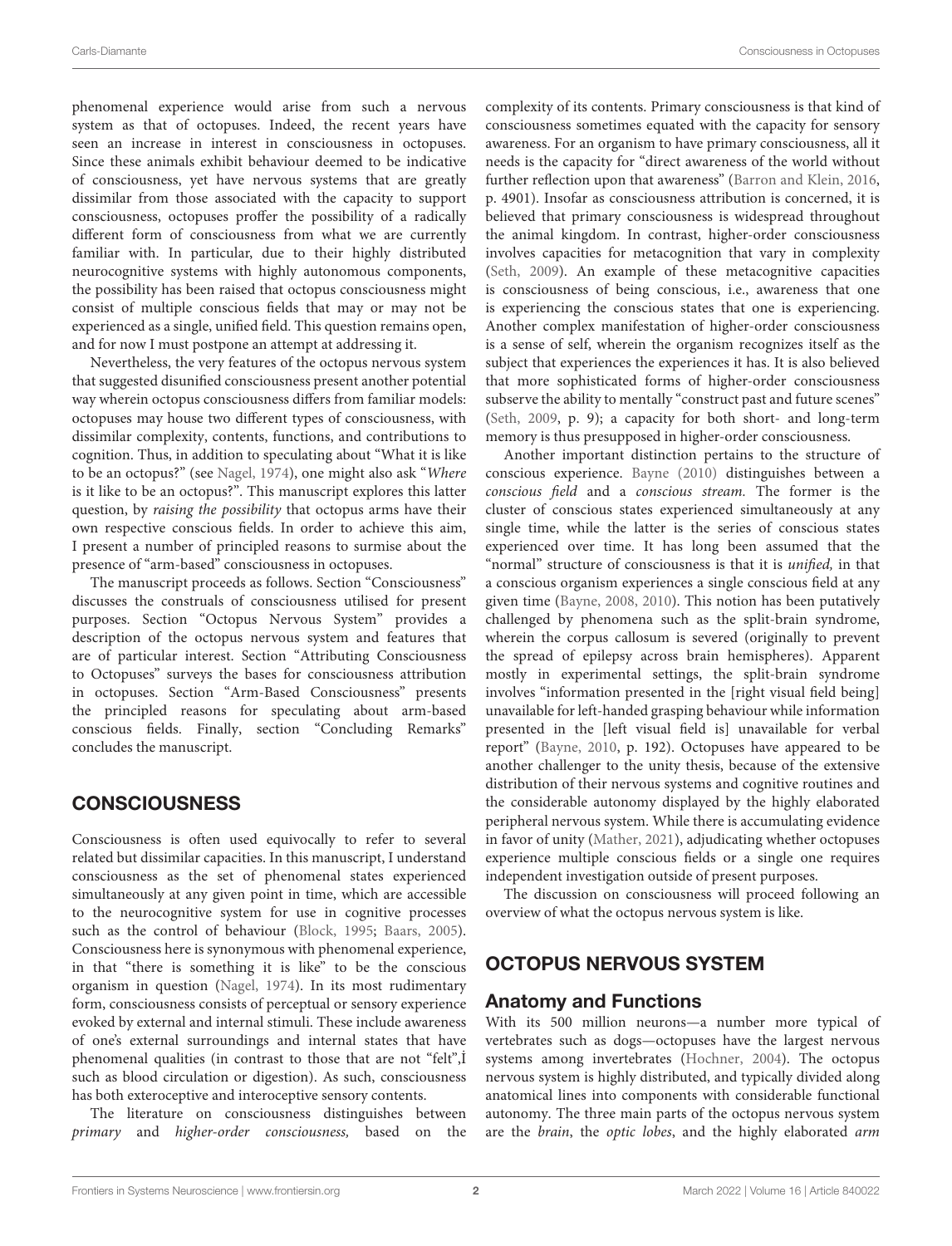nervous system. Significantly, the arm nervous system contains three-fifths of the octopus's neurons. Importantly, the brain, optic lobes, and arm nervous system are interconnected by only about 30,000 nerve fibres, suggesting that "much of the processing of motor and sensory information is performed in the peripheral nervous system and the optic lobes" [\(Hochner,](#page-7-7) [2012,](#page-7-7) p. R889).

The central nervous system (CNS) consists of the brain, which with 45–50 million neurons is the smallest component of the nervous system. The brain is responsible for integrating information received from the different parts of the nervous system, as well as high-level "cognitive and executive functions like motor coordination, decisionmaking (sic), and learning and memory" [\(Levy et al.,](#page-7-8) [2017,](#page-7-8) p. 7). For instance, the brain is responsible for selecting and initiating or terminating a particular behaviour or action, but the details required for realising arm movements are embedded within the arm nervous system [\(Sumbre et al.,](#page-8-5) [2005,](#page-8-5) [2006\)](#page-8-6). The brain contains the basal lobes, the highest motor control centres in the octopus. Early on, it was discovered that stimulating different parts of the basal lobe evokes different types of complex movements: "electrical stimulation of the anterior basal lobe. . .produces effective walking movements of the arms, stimulation of the median basal produces swimming, and of the lateral basal changes in colour over the whole skin" [\(Young,](#page-8-7) [1971,](#page-8-7) p. 14). The vertical lobe system, which processes visual memory and are vital for cross-brain transfer of visual information, is also found in the brain. When the vertical lobes are removed, memory transfer is impaired, in direct proportion to the extent of excision.

The paired and lateralised optic lobes are usually considered part of the peripheral nervous system (PNS), but are sometimes regarded as part of the CNS. Between them, the optic lobes have 120-180 million neurons. Each optic lobe is responsible for processing visual information received via the ipsilateral eye. Octopus eyes are highly developed and comparable to those of vertebrates. Octopuses are highly visual, especially when it comes to navigation and learning. They have lateralised vision, and are able to use a single eye for perceptual and learning tasks. Signals received via one eye are transmitted and processed in its ipsilateral optic lobe, which sends this information further upstream for "cross-brain transfer" [\(Mather,](#page-8-4) [2021,](#page-8-4) p. 408). Tasks learned while using one eye can later be performed with the other eye, although not as accurately or efficiently as with the original one. This is because "cross-brain transfer [of information from one eye] would normally be complete but storage or retrieval would not be as good in the contralateral as in the ipsilateral area of the brain" [\(Mather,](#page-8-4) [2021,](#page-8-4) p. 408).

The most notable—and largest—component of the PNS is the arm nervous system, in which 350 million neurons are distributed equally between the eight functionally and anatomically<sup>[1](#page-2-0)</sup> identical arms. The arms are interconnected to each other and to the brain by a ring of fibres at their bases, often referred to as the interbrachial commissure. Within each arm can be found an axial nerve cord, four intramuscular nerve cords, sucker ganglia, and millions of sensory receptors responsive to chemical, tactile, mechanical, and proprioceptive stimulation. The axial nerve cord is a high-level sensory processing and motor control centre, which integrates information from the respective arm with the commands it receives from the CNS [\(Richter et al.,](#page-8-0) [2015\)](#page-8-0). The intramuscular nerve cords play an important role in the motor control of the arm. They receive proprioceptive information from proprioceptors in the arm, which are embedded outside the suckers [\(Grasso,](#page-7-0) [2014\)](#page-7-0). On the underside of each arm are numerous highly sensitive suckers arranged in a double row. With thousands of sensory receptors and motor neurons each, suckers are an important source of tactile, chemical, and spatial information [\(Grasso,](#page-7-0) [2014\)](#page-7-0). They are used in a great variety of octopus behaviour, such as object manipulation and locomotion, for instance "walking" along a surface [\(Grasso,](#page-7-0) [2014\)](#page-7-0). Each sucker is innervated by its own sucker ganglion, which does not communicate directly with other sucker ganglia [\(Grasso,](#page-7-0) [2014\)](#page-7-0). Instead, information from one sucker is channelled via the axial nerve cord to nearby ones.

#### Notable Features

There are two features of the octopus nervous system that stand out as being unique and unusual. The first is the brain's inability to support somatotopic representation or point-for-point mapping of the body, and the second is the extensive autonomy in sensory processing and motor control of the arm nervous system. These will now be discussed in turn.

Following stimulation experiments to the basal lobes, which are the octopus's highest motor control centres, it was discovered that the octopus brain is incapable of somatotopically representing the body [\(Zullo et al.,](#page-8-8) [2009\)](#page-8-8). Rather than a somatotopic map, it is likely that what are represented in the octopus brain are motor programmes or functions [\(Zullo et al.,](#page-8-8) [2009\)](#page-8-8), which can then be consolidated with sensory information sourced from all over the nervous system [\(Zullo and Hochner,](#page-8-9) [2011\)](#page-8-9). The absence of a somatotopic map was inferred following findings that direct stimulation to the basal lobes led to identical movements of multiple arms whereas generating movement in a specific arm was not possible, and that the same pattern of movement can be evoked by stimulating different parts within the basal lobes. What these findings imply is that motor commands from the brain are global, and received by multiple, if not all, arms instead of by a particular appendage; it is hypothesised that the brain "generates only one motor command to all arms if they are activated in the same behavioural context" [\(Levy et al.,](#page-7-8) [2017,](#page-7-8) p. 12). It may thus be the case that the brain is incapable of proprioceptively distinguishing between individual arms, or if it were, it might not do so robustly. Activation of a single arm for use in a task, such as reaching, would then require extensive participation of the PNS and cannot be accomplished by the brain alone.

Moreover, these findings are in line with the fact that the neural resources of the octopus brain are inadequate to "be able to deal with such a huge number of parameters that would be sufficient to represent its muscular system" [\(Levy](#page-7-8) [et al.,](#page-7-8) [2017,](#page-7-8) p. 3). A rigid skeleton would have supplied permanent structures to serve as proprioceptive landmarks that would facilitate somatotopic representation and motor control

<span id="page-2-0"></span><sup>&</sup>lt;sup>1</sup>An exception is *hectocotylisation*, or a modification for sexual purposes found in the third right arm of male octopuses.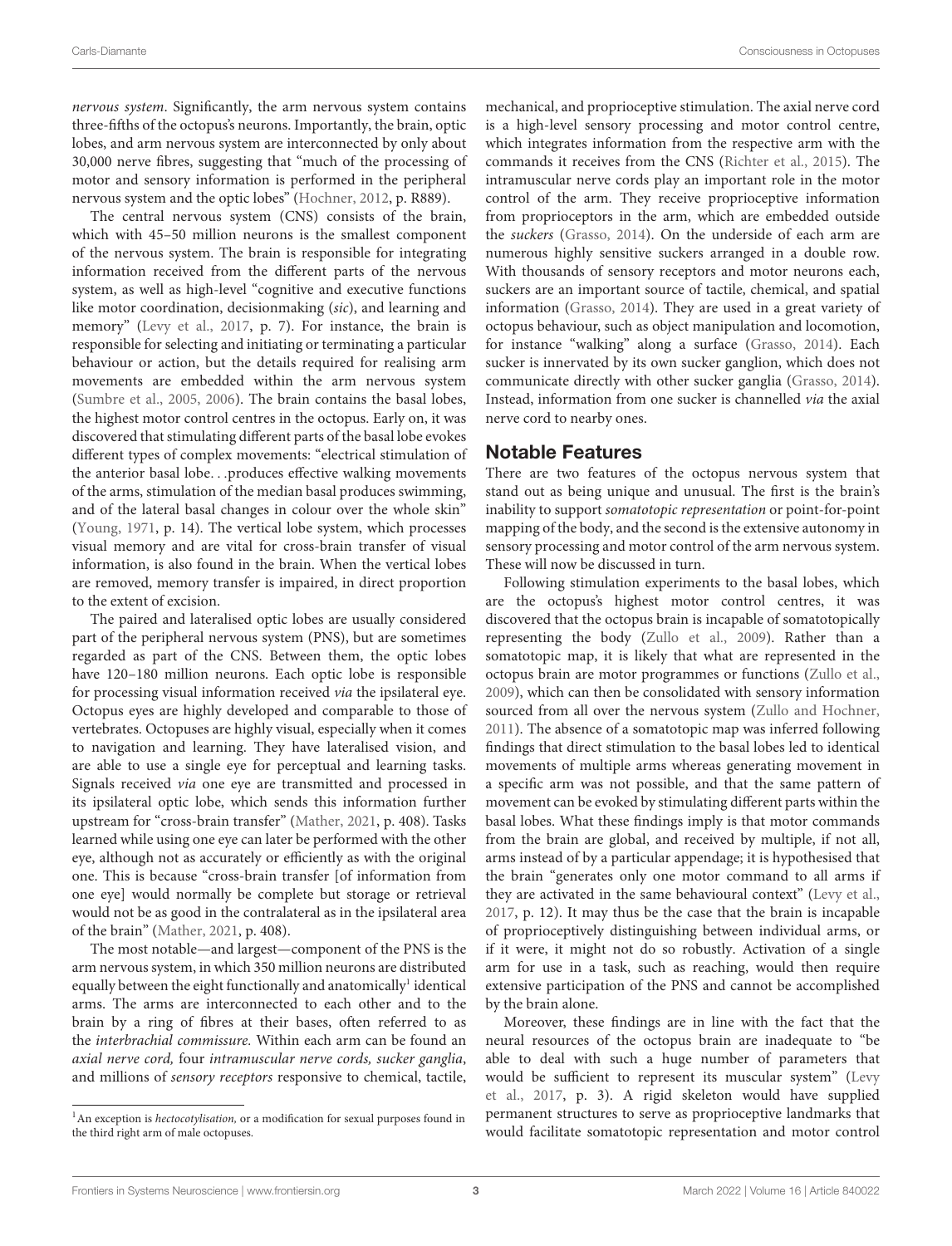[\(Wolpert,](#page-8-10) [1997;](#page-8-10) [Gutfreund et al.,](#page-7-9) [1996\)](#page-7-9). However, octopuses lack a skeleton, and furthermore have soft bodies with arms that are "unsegmented. . .and can deform at any point along their length. Each arm can, at any point along its length, bend in any direction, elongate, shorten, and twist either clockwise or counterclockwise" [\(Levy et al.,](#page-7-8) [2017,](#page-7-8) p. 3). The demands of somatotopically representing such a body are exorbitant, and have been proposed by some authors to be beyond of any biological system [\(Levy](#page-7-8) [et al.,](#page-7-8) [2017\)](#page-7-8). As compensation, the octopus evolved a unique solution to the demands both of monitoring and controlling such a flexible body with countless movement possibilities and processing integrating multi-modal information from its millions upon millions of sensory receptors: the development of a highly elaborated and autonomous PNS.

It has been said of the arm nervous system that it appears to be "in some ways curiously divorced from the rest of the brain and many of the arms' actions are performed without reference to the brain" [\(Hanlon and Messenger,](#page-7-10) [1996,](#page-7-10) p. 15). The extent of such independence from the brain was most dramatically demonstrated in early studies on severed octopus arms [\(Rowell,](#page-8-11) [1963\)](#page-8-11). In these studies, it was discovered that touching the suckers evoked the grasping reflex, for up to three hours after the arm had been amputated, thus proving that sucker control was localised within the suckers and their respective ganglia. In the same vein, it was discovered that when pricked, a freshly amputated arm would demonstrate a number of responses identical to those found in intact animals. The first set of findings showed that the suckers would grasp at whatever surfaces they came into contact with, and that the grasping was "stronger than that normally elicited from the intact animal" [\(Rowell,](#page-8-11) [1963,](#page-8-11) p. 259). These findings indicated that the control of suckers is mainly localised within their respective ganglia: the brain may "influence but. . .not specify the detail of ongoing sucker and arm behaviour" [\(Grasso,](#page-7-0) [2014,](#page-7-0) p. 114). The second set of findings demonstrated that when pricked with a needle, the arm generates the following responses: "a local flinching of the skin, due to contraction of the dermal and subdermal muscle layers, a movement of the whole arm withdrawing it from the stimulus, and flexion of the arm and protrusion of the suckers in a way likely to cause them to come into contact with the stimulating object" [\(Rowell,](#page-8-11) [1963,](#page-8-11) p. 259–260).

In the same vein, amputated or neurally isolated arms are able to produce movements in response to electrical or tactile stimulation that are almost identical to those in intact octopuses [\(Sumbre et al.,](#page-8-12) [2001\)](#page-8-12). These findings demonstrate that "the basic motor programme for voluntary movement is embedded within the neural circuitry of the arm itself" [\(Sumbre](#page-8-12) [et al.,](#page-8-12) [2001,](#page-8-12) p. 1845). Thus, whereas selecting and activating motor programmes is the responsibility of the brain, the actual "instructions" for bringing the arm into the required shape are contained within the arm. Since the muscles of octopus arms are arranged hydrostatically, wherein contraction in one muscle group produces compensatory lengthening in the others [\(Kier](#page-7-11) [and Smith,](#page-7-11) [1985\)](#page-7-11), and do not contain any fixed structures, they have potentially unlimited degrees of freedom (DOFs) of movement. However, in order to simplify motor control, octopuses have evolved a set of stereotypic motor programmes

[\(Sumbre et al.,](#page-8-12) [2001,](#page-8-12) [2006\)](#page-8-6) that are used in the majority of its actions. Thus, rather than formulating commands to bring the arm muscles into the required shape from scratch every time, motor control labour is reduced to orienting the arm correctly and scaling the velocity of the movement [\(Gutfreund et al.,](#page-7-12) [2006\)](#page-7-12). In addition to simplifying motor control demands, the use of stereotypic motor programmes also dissolves the need for somatotopic representation in the motor centres in the brain.

It has been proposed that octopus arms are capable of somatotopic mapping [\(Grasso,](#page-7-0) [2014\)](#page-7-0). To understand how, we must follow [Grasso'](#page-7-0)s [\(2014\)](#page-7-0) deconstruction of the octopus arm into local brachial modules (LBM), which "contain the neural components of each sucker-ganglion/brachial-ganglion pair (i.e., the primary receptors [chemo-, mechano-, and proprioceptive], the motor neurons and the interneurons)" (p. 102). Now, each LBM is provided with sensory information by its respective suckers. Importantly, the rims of the suckers "necessarily form a topologically ordered spatial array" [\(Grasso,](#page-7-0) [2014,](#page-7-0) p. 105). This is because the close double-row arrangement of suckers along the arm entails that each sucker will come into contact with the same object or surface at different locations. Since each sucker transmits information to its own ganglion, this information is "location-specific": each sucker ganglion receives information about a different area of the object or surface in question, which the higher processing centres receiving this input are able to consolidate into a more holistic "picture." Importantly, the activation patterns produced by sucker activity and the movements of the arm that accompany it are "stored and remembered hierarchically across the network of ganglia [and] have an ordered spatial arrangement that reflects the attitude of the animal's body and state of the external world as sensed by contact with surfaces" [\(Grasso,](#page-7-0) [2014,](#page-7-0) p. 110). Furthermore, these activation patterns also reflect the temporal sequence in which they occurred. Since the arm moves in order to bring the suckers into contact with the object, some suckers are bound to touch it before others. This entails that the corresponding activation by the LBMs they belong to occurs before others, therefore allowing the arm nervous system to monitor the movement of the arm in question. Additionally, information about the activity of the arm and its suckers may be stored for minutes or possibly even up to an hour and recruited for use in learning, suggesting that the arm nervous system is capable of memory and perhaps even representation [\(Grasso,](#page-7-0) [2014\)](#page-7-0). Thus, due to the intrinsic topographical and temporal organisation of information received via the sensory and mechanoreceptors within the arm, there is a possibility that in contrast to the brain, "a somatotopic map might be formed by the arm" [\(Grasso,](#page-7-0) [2014,](#page-7-0) p. 115) of that arm.

## ATTRIBUTING CONSCIOUSNESS TO **OCTOPUSES**

#### Neuroanatomy and Neurophysiology

In the Cambridge Declaration on Consciousness [\(Low et al.,](#page-8-13) [2012\)](#page-8-13), octopuses were declared part of the list of candidates for consciousness on the basis of having the "neuroanatomical, neurochemical, and neurophysiological substrates of conscious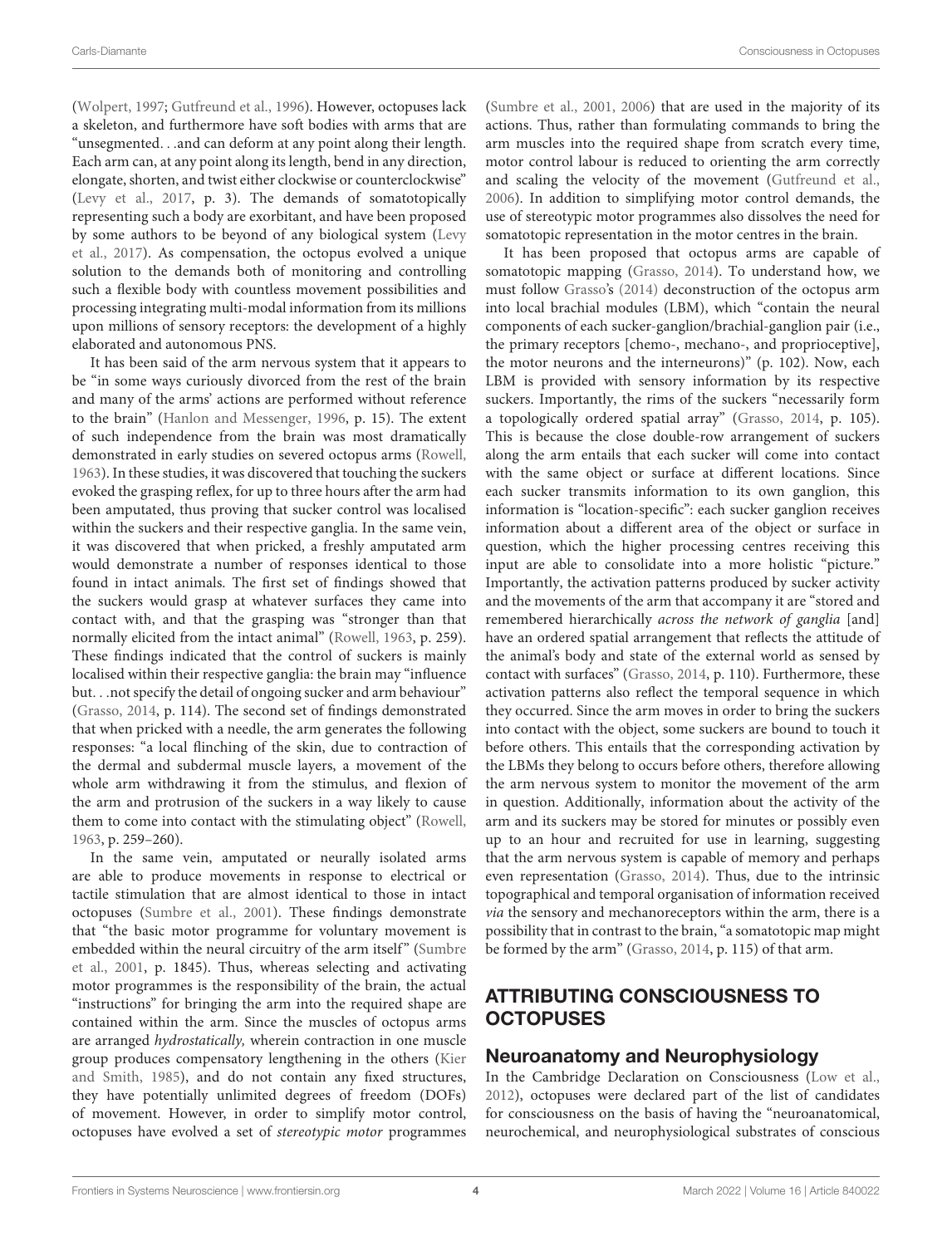states along with the capacity to exhibit intentional behaviours" (p. 2). Significantly, octopuses possess brain structures analogous or homologous to those in vertebrates [\(Shigeno et al.,](#page-8-1) [2018\)](#page-8-1) that are associated with consciousness. Taken together, these structures and their functions in the octopus suggest that if they are, like their vertebrate counterparts, involved in generating CNS-based consciousness, the resulting phenomenal field may be fed by information of multiple modalities from all over the nervous system.

An important structure for consciousness in vertebrates is the thalamus, which receives much of the information that is headed for the cerebral cortex. The thalamus then "transmits this information and. . .receives an even greater number of reciprocal connections back from the cortex" [\(Blumenfeld,](#page-7-13) [2016,](#page-7-13) p. 8). As such, the contents of consciousness are relayed via the thalamus [\(Blumenfeld,](#page-7-13) [2016\)](#page-7-13). An analogous structure in cephalopods might be the dorsal basal and sub-vertical lobes, as they "receive many input fibres from the entire body via direct and indirect pathways from the sub-oesophageal mass, suggesting that it is a relay centre from the "cortically located" frontal and vertical lobes in cephalopod brain (sic)," [\(Shigeno et al.,](#page-8-1) [2018,](#page-8-1) p. 8). In addition to these structures, the inferior frontal lobe is another potential analogue to the thalamus, being "a major chemo-tactile sensory-motor centre processing information originating from the suckers and arms" that is "is involved in learning and memory recall being part of the so-called chemo-tactile memory system" [\(Shigeno et al.,](#page-8-1) [2018,](#page-8-1) p. 8). In its processing functions, it resembles the vertebrate olfactory cortex.

It is believed that the vertical lobe system has deep homology with the cerebral cortex [\(Shigeno et al.,](#page-8-1) [2018\)](#page-8-1), whose responsibilities include "regulating the overall level of consciousness" [\(Blumenfeld,](#page-7-13) [2016,](#page-7-13) p. 16). The basis of this hypothesis is that certain behaviours, in particular "sleeping, decision-making, discrimination learning and lateralisation of the brain" [\(Shigeno et al.,](#page-8-1) [2018,](#page-8-1) p. 9) exhibited by some cephalopods such as octopuses are may be indicators of advanced cognitive capacities. Since in mammals, at least, such behaviours require a cerebral cortex, the presence of an equivalent structure in cephalopods must be inferred. The vertical lobe system is involved in the processing of tactile and visual memories, and when removed "impairs long-term memory for new tasks" [\(Hochner,](#page-7-6) [2004,](#page-7-6) p. 4). In its roles in memory in learning, the vertical lobe is similar to the hippocampus in vertebrates [\(Hochner,](#page-7-6) [2004\)](#page-7-6). It has also been discovered in early studies that the vertical lobe "is somehow connected with restraint. . .and [might serve] to introduce into the system the effect of nerve fibres [from the arms and mantle] that signal trauma (pain)" [\(Young,](#page-8-7) [1971,](#page-8-7) p. 244). Furthermore, together with the subvertical lobe, the vertical lobe may "amplify such pain signals, in the sense of putting them into more channels, and to insert them in such a way that they have an appropriate effect on the system" [\(Young,](#page-8-7) [1971,](#page-8-7) p. 244).

#### Behaviour

The sophisticated and complex behavioural repertoire of octopuses is likewise notable because it is the outcome of domain-general cognition [\(Vitti,](#page-8-14) [2013\)](#page-8-14). In contrast to domainspecificity, wherein cognitive capacities are limited to those that are immediately required to survive within a particular ecological niche, domain-generality recruits multiple cognitive domains and thus produces cognitive abilities and behaviour that are flexible and adaptive within a wide variety of situations. Since domain-generality is facilitated by a centralised organisation of the nervous system, it is typically associated with vertebrates, who have highly centralised neurocognitive systems. Furthermore, the emergence of domain-general cognition is believed to have been influenced by sociality, which demands the capacity for adaptive responses to conspecifics and non-conspecifics alike. As such, it is somewhat surprising that octopuses, with their decentralised and distributed nervous systems, and largely solitary life styles would exhibit such behavioural capacities.

However, although modern octopuses are for the most part solitary, their evolutionary history reveals the heavy ecological demands that would have encouraged the emergence of sophisticated cognition and adaptive behaviour. Known as the Packard scenario [\(Packard,](#page-8-15) [1972\)](#page-8-15), after its proponent Andrew Packard, the predominant theory is that due to the internalisation and reduction of the ancestral shell—a feature of all coleoid cephalopods, but none more extensive than in octopuses octopuses lost the capacity for buoyancy. They consequently sank down to the benthos or sea floor—to this day is their natural habitat—which is rich in ecological diversity. In order to survive, octopuses would have had to learn how to interact adaptively with a large number of fellow benthic species—many of which were vertebrates—predator and prey alike [\(Borrelli and Fiorito,](#page-7-14) [2008\)](#page-7-14). These ecological pressures thus set the stage for the development of their cognitive and behavioural sophistication, much of which has attracted the attention of researchers. This section presents a number of examples of octopus behaviour that suggest the presence of consciousness.

Octopuses have demonstrated capacities for learning, with regards to behaviour and discriminatory tasks. For instance, when handling unyielding bivalve prey, they employ different techniques selected through trial and error until they are able to get at the edible portions [\(Mather,](#page-8-16) [2008\)](#page-8-16). This stands in contrast to perseverating with an ineffective technique, which suggests lower cognitive flexibility. Octopuses are also known for unpredictability and plasticity, rather than fixed or stereotyped responses, in their avoidance behaviours in the face of stimuli previously experienced as negative [\(Mather,](#page-8-16) [2008\)](#page-8-16). Similar to vertebrates, octopuses are capable of associative and reverse associative learning, sensitisation and habituation to stimuli, using multiple cues in visual discrimination tasks, stimulus generalisation, spatial learning, and conditional discrimination. They have also demonstrated capacities to learn about objects not encountered in the wild, in the form of different types of sensory discriminations. They can visually distinguish between orientations, rotations, and mirror images, as well as tactilely discriminate between shapes, curvature, and striation of objects not encountered in the wild [\(Wells,](#page-8-17) [1964;](#page-8-17) [Wells](#page-8-18) [and Wells,](#page-8-18) [1957\)](#page-8-18). Taken together, these learned discriminations suggest that octopuses may be capable of concept formation [\(Mather,](#page-8-16) [2008\)](#page-8-16).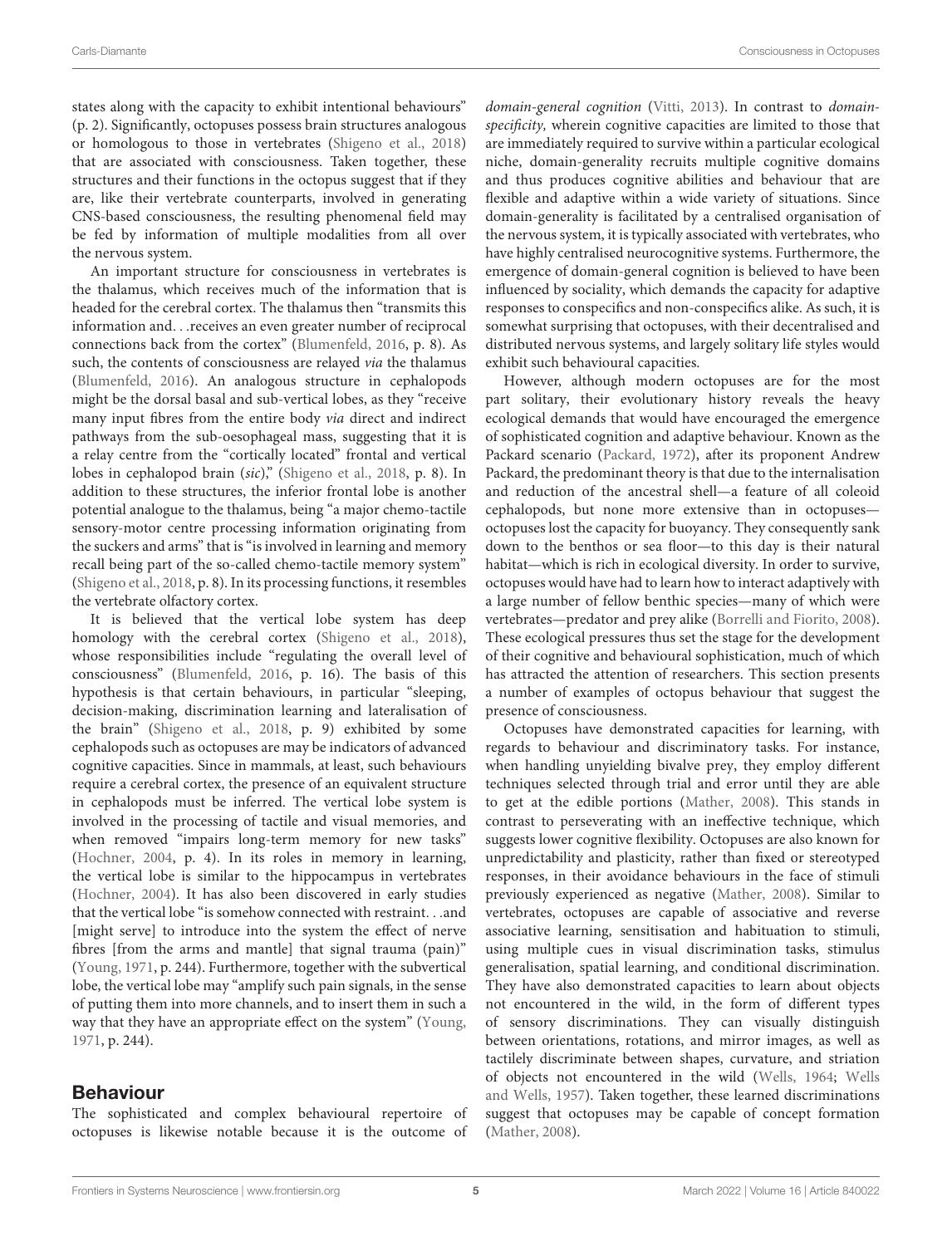Another important capacity that subserves consciousness is memory. Storage and retrieval of information stored in memory decouples the organism from the environment, as this information remains accessible over time, without requiring the presence of the original stimuli or scenario. Memory also allows the mental reconstruction of past scenes, a task held to be achievable only with the involvement of consciousness; furthermore, where a capacity for planning is present, memory provides information that can be recruited for use in mentally constructing future scenarios and formulating actions needed to bring or avoid certain states of affairs. Octopuses are capable of storing short- and long-term memories, the latter of which can stay stable for months [\(Hochner et al.,](#page-7-15) [2006\)](#page-7-15)—which is remarkable since their typical life spans are 1–2 years.

Octopuses' capacities for memory are also highlighted in their use and occupancy of dens. Denning behaviour is exhibited by many octopus species, wherein a hole is dug in the seabed or any other soft substrate, and used as a residence for several days to a few weeks. In some cases, octopuses collect stones and arrange them around the opening of the den. Octopuses usually capture prey by going on hunting trips that can last up to several hours and cover large distances, after which they return to the den with the prey to eat. Significantly, they do not use fixed or predictable routes when leaving and returning to the den [\(Mather,](#page-8-19) [1991\)](#page-8-19). Furthermore, it has been discovered that octopuses use prominent physical features of the environment as navigational landmarks [\(Mather,](#page-8-19) [1991;](#page-8-19) [Hvorecny et al.,](#page-7-16) [2007\)](#page-7-16). In addition to demonstrating the use of memory, denning behaviour is further suggestive of a number of advanced cognitive capacities predominantly observed in vertebrates. Among these are the ability to form mental maps of areas surrounding their dens [\(Hanlon and](#page-7-10) [Messenger,](#page-7-10) [1996\)](#page-7-10), the capacity for concept formation manifested as being able to recognize a given feature of the environment from different angles, and conditional discrimination or the ability to "discriminate between potential cues [present in the environment] and show context (condition) sensitivity" [\(Hvorecny et al.,](#page-7-16) [2007,](#page-7-16) p. 449). In the context of navigating using environmental landmarks, conditional discrimination is expressed as identifying a certain feature as distinct from similar ones and determining its "significance" in the given context.

Octopuses may also have a sense of self, rudimentary manifestations of which include awareness of one's own physical boundaries that demarcate one from the external world (see also [Merker](#page-8-20) [\(2005\)](#page-8-20), [Godfrey-Smith](#page-7-17) [\(2013\)](#page-7-17)), and the capacity to distinguish between oneself and another organism. It has been discovered that octopuses are able to distinguish between themselves and conspecifics through the use of chemoreception [\(Nesher et al.,](#page-8-21) [2014\)](#page-8-21) and vision [\(Tricarico et al.,](#page-8-22) [2011\)](#page-8-22). For instance, when presented with their own severed arms and those of conspecifics, octopuses exhibited differing behavioural responses, mediated by chemoreception. The test subjects were more likely to treat the arms of conspecifics as food objects than they did their own [\(Nesher et al.,](#page-8-21) [2014\)](#page-8-21). Octopuses are also able to recognize individual conspecifics, inferred from the increased tendency for aggressive behaviour toward other octopuses they had not previously encountered [\(Tricarico](#page-8-22)

[et al.,](#page-8-22) [2011\)](#page-8-22). Furthermore, octopuses' individual recognition capacities also extend to humans. In a study by [Anderson](#page-7-18) [et al.](#page-7-18) [\(2010\)](#page-7-18), identically dressed human handlers who would repeat respectively assigned behaviours regularly approached the octopuses over several days. Some of the handlers consistently offered the octopuses food, while the others would consistently poke them with a brush. Eventually, the octopuses exhibited markedly dissimilar behaviour toward the humans depending on whether they were food-bearing or obnoxious: whereas they approached the former, they tended to be more aggressive or avoidant toward the latter.

It may also be the case that if present, the sense of self in octopuses may go beyond simple self-other demarcation. This is suggested by observations that some octopus species, such as the mimic octopus (Thaumoctopus mimicus) rearrange their body outline, colouration, and texture and copy the locomotion techniques of non-conspecifics in order to imitate them [\(Hanlon](#page-7-10) [and Messenger,](#page-7-10) [1996;](#page-7-10) [Norman et al.,](#page-8-23) [2001;](#page-8-23) [Hanlon,](#page-7-19) [2007\)](#page-7-19). This is usually done in potentially hazardous situations. For instance, when swimming across sand plains that offer little opportunities for hiding, octopuses may mimic flounders, which are less appealing to possible predators than octopuses are [\(Hanlon,](#page-7-19) [2007\)](#page-7-19). When swimming in predator infested-waters, octopuses have also been observed to copy the posture and striped colouration of venomous lionfish in order to increase chances of safe passage [\(Norman et al.,](#page-8-23) [2001\)](#page-8-23). Octopuses are also known to pretend to be drifting seaweed [\(Hanlon and Messenger,](#page-7-10) [1996\)](#page-7-10), especially when higher up in the water column. One technique used in this task is known as countershading, wherein certain parts of the body are darkened in order to resemble shadows cast by down-welling light. Together, these sophisticated forms of crypsis or disguise behaviour suggest that octopuses may be capable of awareness about how they appear from a third-person perspective, a capacity said to be dependent on consciousness and a sense of self.

Finally, the ability to sleep, which octopuses possess [\(Brown](#page-7-20) [et al.,](#page-7-20) [2006;](#page-7-20) [Meisel et al.,](#page-8-24) [2011;](#page-8-24) [de Souza Medeiros et al.,](#page-7-21) [2021\)](#page-7-21), is also suggestive of consciousness. Along with attention and alertness, the awake state is typically regarded as an indication of a relatively high level of consciousness (in the sense of the intensity of conscious awareness), as it is "necessary for any meaningful responses to occur" [\(Blumenfeld,](#page-7-13) [2016,](#page-7-13) p. 4). In contrast, states such as sleep or coma are indicative of a low level of conscious awareness and arousal. As such, the capacity for sleep implies that an organism is able to alternate between states with high and low levels of consciousness [\(Siclari and Tononi,](#page-8-25) [2016\)](#page-8-25). However, more detailed characteristics of consciousness in the organism in question are difficult to infer solely from the capacity to sleep.

These behaviours are among those suggestive of consciousness in octopuses. Importantly, they are capacities of the intact octopus, i.e., they emerge as the result of the complex interaction between the components of the nervous system. Consequently, investigations into consciousness in octopuses are based on a construal of the animal as a coherent agent [\(Godfrey-Smith,](#page-7-22) [2020\)](#page-7-22), whose complex behaviour is the outcome of profound embodiment [\(Hochner,](#page-7-23) [2013\)](#page-7-23) that evolved as a unique solution to the challenge of controlling a flexible body with immense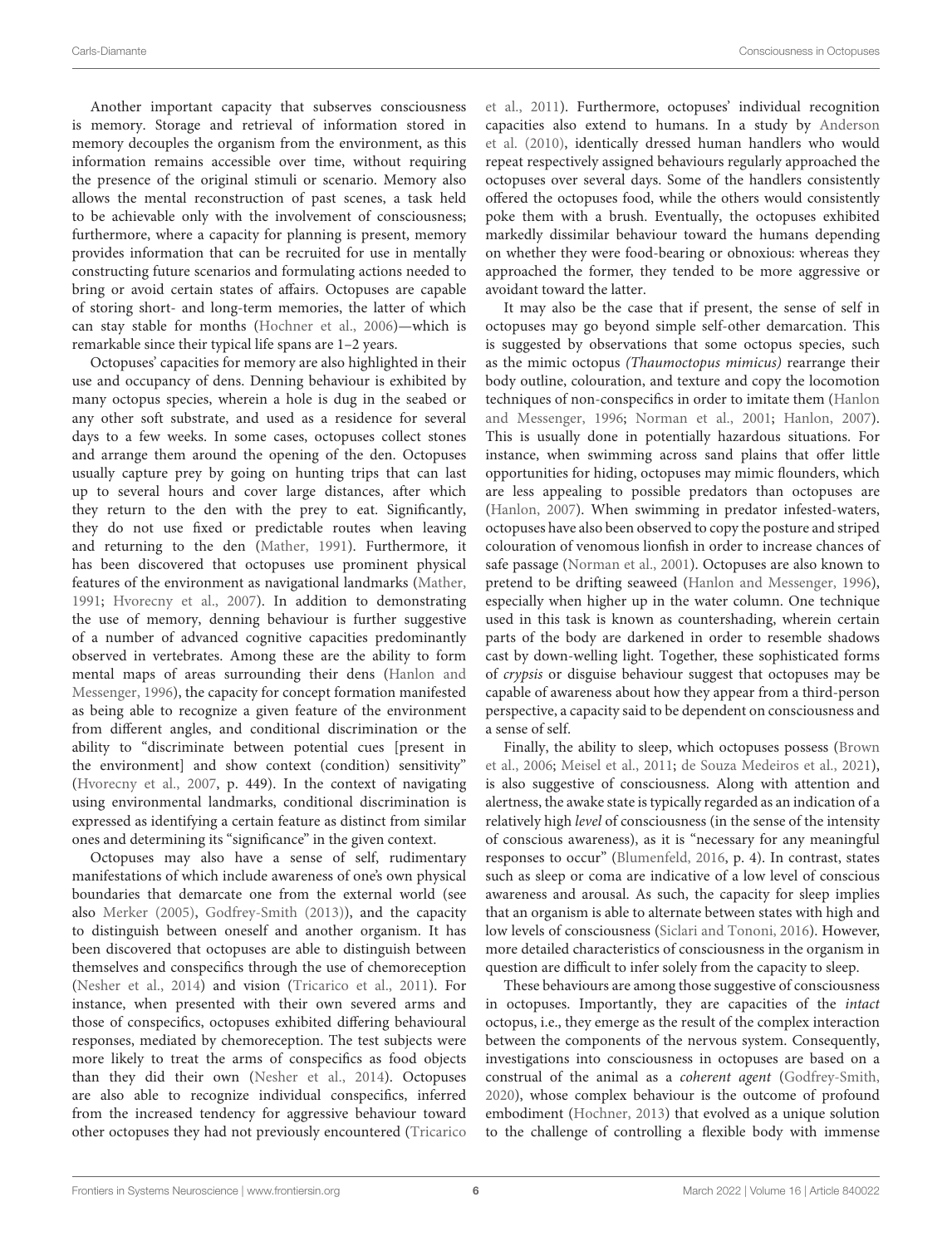sensory processing demands. Now, although we are unlikely to ever have complete knowledge about what it is like to be an octopus, attempting to understand consciousness in such creatures requires that we take a closer view at its arm nervous system, whose participation in cognition and behaviour is vital and indispensable.

## ARM-BASED CONSCIOUSNESS?

We cannot say for certain, given knowledge about an animal's nervous system or parts of it, what any conscious experience that arises from it might be like [\(Nagel,](#page-8-2) [1974;](#page-8-2) [Chalmers,](#page-7-24) [1995\)](#page-7-24). Although we can speculate what kinds of physiological states enter into a given creature's consciousness [\(Morsella,](#page-8-26) [2005\)](#page-8-26), this is difficult to ascertain from a third-person perspective. Thus, I will sidestep the task proper of consciousness attribution for now, and instead provide principled reasons for surmising that consciousness might exist in the arm nervous system.

The proposal that the octopus arm may be able to generate and support a local conscious field is motivated by the studies of [Rowell](#page-8-11) [\(1963\)](#page-8-11) and later on [Sumbre et al.](#page-8-12) [\(2001\)](#page-8-12) on amputated appendages, which demonstrate capacities for sensation and movement (or rudimentary action). If present, this arm-based consciousness would likely be primary consciousness, for which "a direct awareness of the world" [\(Barron and Klein,](#page-7-3) [2016,](#page-7-3) p. 4901) suffices. In the same vein, Peter Godfrey-Smith writes that minds (understood as equivalent to a conscious field) "have what we might call characteristic interfaces. . .that connect them with external objects and conditions. Sensing and action are the interfaces, and these mark the boundaries of a mind" [\(Godfrey-Smith,](#page-7-22) [2020,](#page-7-22) p. 290). Consequently, demarcating a unit that potentially generates a conscious field involves identifying constituent substrates that are responsible for sensation and action. As it is, the octopus arm is a structure that lends itself somewhat cleanly to such a demarcation task (at least in comparison to bisected human brains exhibiting the splitbrain syndrome).

Noting that neither complexity of a process nor the need to integrate information from various sources in the nervous system is sufficient to guarantee a conscious field, Ezequiel [Morsella](#page-8-26) [\(2005\)](#page-8-26) proposed that the states that do enter into consciousness or are accompanied by phenomenal experience are those that are involved in the control of skeletal muscle. The reason for this is that the effectors can get in each other's way when motor commands or action policies are not harmonised. He speculates that "conscious processes. . .mediate large-scale skeletomotor conflicts caused by structures in the brain with different agendas [and] behavioural tendencies..." [\(Morsella,](#page-8-26) [2005,](#page-8-26) p. 1010). As such, "phenomenal states could be considered as one of the mechanisms solving the problem of integrating processes in a largely parallel brain that must satisfy the demands of a skeletomotor system that can often express actions and goals only one at a time." [\(Morsella,](#page-8-26) [2005,](#page-8-26) p. 1010). In other words, consciousness can help ensure that complex behaviour requiring the coordination of multiple effectors is carried out coherently, in part by interoceptively monitoring the effectors as they proceed with their movements. Likewise, [Merker](#page-8-20) [\(2005\)](#page-8-20) also suggests that the evolutionary emergence of consciousness was influenced by the need to distinguish between sensations caused by externally generated causes and internally generated ones, known as the reafference problem. Such a distinction is important, as it is prerequisite to determining whether a behavioural response to such signals is necessary or not, or what kind of response is warranted.

Importantly, these accounts, particularly Morsella's, are largely vertebrate-based. However, assuming that the reason states involved in the control of skeletal muscles are conscious is not because they control skeletal muscles per se, but because of the need to ensure that effectors with limited motor capacities need to be harmonised in their movements, the same principle may apply to octopus arms. (If anything, such roles of consciousness might even be more beneficial or adaptive in octopuses given the virtually unlimited motor opportunities available to their arms). Consequently, these accounts can be recruited to help establish why, if ever, conscious experience evolved in octopus arms. The hydrostatic nature of octopus arm muscle entails that the stiffening of certain groups "provides skeletal support against which muscle contractions generate the movements" [\(Levy et al.,](#page-7-8) [2017,](#page-7-8) p. 5). Thus, in a sense, the arm muscles are able to function as a sort of pseudoskeleton that can be dissolved and reconstructed in different ways anywhere on the arm. Although there are mechanisms that prevent octopus arms with interfering with each other, such as chemical mechanisms in the skin that prevent the suckers of an arm from grasping another of the same animal's other appendages [\(Nesher et al.,](#page-8-21) [2014\)](#page-8-21), and potential existence of gating mechanisms that direct arm extension commands to certain arms and not others [\(Zullo et al.,](#page-8-8) [2009\)](#page-8-8), these do not rule out the possibility of the presence of a conscious field in the octopus arm.

Although there is reason to believe that intact octopuses experience a single conscious field [\(Mather,](#page-8-4) [2021\)](#page-8-4), the question remains as to where phenomenal experience in these animals is generated. In familiar models of consciousness, it is mostly the case that the CNS—particularly the brain—is the sole organ complex enough to be capable of generating a conscious field. This is not so in octopuses, whose arm nervous systems may be sophisticated enough to give rise to phenomenal consciousness, albeit rudimentary. If present, arm-based consciousness would consist of capacities for direct awareness about the world [\(Barron](#page-7-3) [and Klein,](#page-7-3) [2016\)](#page-7-3) and motor responses to active stimulation. Importantly, acknowledging that this is even a possibility entails a commitment to the view that consciousness comes in a spectrum of complexity, depending on its contents and the cognitive capacities it may engender or enable, ranging from the very simple to the highly sophisticated.

What I have suggested is that individual octopus arms may generated respective conscious fields, such that in an intact and anatomically normal octopus there may be eight of them. However, due to the profound interconnectedness of the arms into the network that is the arm nervous system, these fields may be experienced not disjointedly as a single field, which is then further incorporated into the conscious field generated by the brain. Now, whether the octopus experiences one single unified field or multiple distinct ones depends on how well they are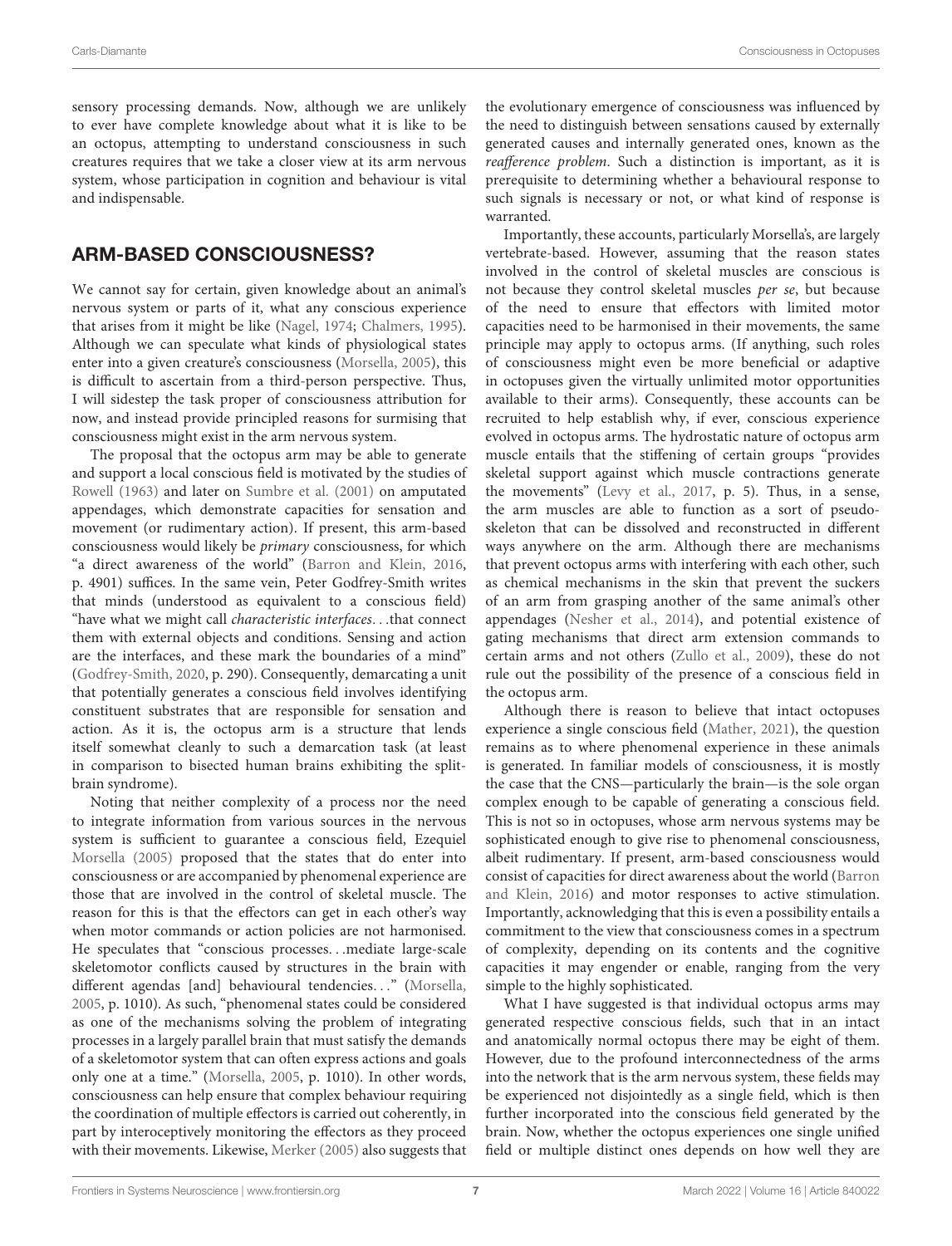bound together [\(O'Brien and Opie,](#page-8-27) [1998;](#page-8-27) [Bayne,](#page-7-4) [2010\)](#page-7-4) or fused into a conjoint phenomenal state.

If indeed octopuses experience a single, unified consciousness, then arm-based consciousness resembles the putative "two minds" of the split-brain syndrome: the multiplicity of conscious fields can only be manifested under conditions very different from the organism's day-to-day experiences. In split-brain cases, this condition would be a specifically designed experimental setup; in octopuses it would be detachment of the arm. Without being subsumed under the octopus's broader conscious field, the conscious field of the detached arm would simply be the conscious field of a detached octopus arm.

#### CONCLUDING REMARKS

Being largely (and admittedly) speculative, the purpose of this manuscript is to motivate interest and set the stage for future research on the possibility that brains may not be the sole neural structure capable of generating consciousness. This is an important point in the study of animal minds: if we are to have a more comprehensive understanding of different types of creature consciousness, particularly those in invertebrates, we need to go beyond vertebrate-based assumptions about phenomenal

#### **REFERENCES**

- <span id="page-7-18"></span>Anderson, R. C., Mather, J. A., Monette, M. Q, Zimsen, S. R. (2010). Octopuses (Enteroctopus Dofleini) Recognize Individual Humans. J. Appl. Anim. Welf. Sci. 13, 261–272. [doi: 10.1080/10888705.2010.483892](https://doi.org/10.1080/10888705.2010.483892)
- <span id="page-7-2"></span>Baars, B. J. (2005). "Global Workspace Theory of Consciousness: toward a Cognitive Neuroscience of Human Experience," in Progress in Brain Research, ed. S. Laureys (Amsterdam: Elsevier), 45–53. [doi: 10.1016/S0079-6123\(05\)](https://doi.org/10.1016/S0079-6123(05)50004-9) [50004-9](https://doi.org/10.1016/S0079-6123(05)50004-9)
- <span id="page-7-3"></span>Barron, A. B., and Klein, C. (2016). What Insects can Tell Us about the Origins of Consciousness. Proc. Natl. Acad. Sci. U. S. A. 113, 4900–4908. [doi: 10.1073/](https://doi.org/10.1073/pnas.1520084113) [pnas.1520084113](https://doi.org/10.1073/pnas.1520084113)
- <span id="page-7-5"></span>Bayne, T. (2008). The Unity of Consciousness and the Split-Brain Syndrome. J. Philos. 105, 277–300. [doi: 10.5840/jphil2008105638](https://doi.org/10.5840/jphil2008105638)
- <span id="page-7-4"></span>Bayne, T. (2010). The Unity of Consciousness. Oxford: Oxford University Press.
- <span id="page-7-1"></span>Block, N. (1995). On a Confusion about a Function of Consciousness. Behav. Brain Sci. 18, 227–287. [doi: 10.1017/s0140525x00038188](https://doi.org/10.1017/s0140525x00038188)
- <span id="page-7-13"></span>Blumenfeld, H. (2016). "Neuroanatomical Basis of Consciousness," in The Neurology of Consciousness, 2nd Edn, eds S. Laureys, O. Gosseries, and G. Tononi (San Diego: Academic Press), 3–29. [doi: 10.1016/b978-0-12-800948-](https://doi.org/10.1016/b978-0-12-800948-2.00001-7) [2.00001-7](https://doi.org/10.1016/b978-0-12-800948-2.00001-7)
- <span id="page-7-14"></span>Borrelli, L., and Fiorito, G. (2008). "Behavioural Analysis of Learning and Memory in Cephalopods," in Learning and Memory: a Comprehensive Reference, ed. H. J. Byrne (Amsterdam: Elsevier), 605–627. [doi: 10.1016/b978-012370509-9.00069-](https://doi.org/10.1016/b978-012370509-9.00069-3) [3](https://doi.org/10.1016/b978-012370509-9.00069-3)
- <span id="page-7-20"></span>Brown, E. R., Piscopo, S., De Stefano, R., and Giuditta, A. (2006). Brain and Behavioural Evidence for Rest-Activity Cycles in Octopus vulgaris. Behav. Brain Res. 172, 355–359. [doi: 10.1016/j.bbr.2006.05.009](https://doi.org/10.1016/j.bbr.2006.05.009)
- <span id="page-7-24"></span>Chalmers, D. J. (1995). Facing Up to the Problem of Consciousness. J. Conscious. Stud. 2, 200–219.
- <span id="page-7-21"></span>de Souza Medeiros, S. L., Matias de Paiva, M. M., Lopes, P. H., Blanco, W., Dantas de Lima, F., Cirne de Oliveira, J. B., et al. (2021). Cyclic Alternation of Quiet and Active Sleep States in the Octopus. Iscience 24, 1–19. [doi: 10.1016/j.isci.2021.](https://doi.org/10.1016/j.isci.2021.102223) [102223](https://doi.org/10.1016/j.isci.2021.102223)
- <span id="page-7-17"></span>Godfrey-Smith, P. (2013). Cephalopods and the Evolution of the Mind. Pac. Conserv. Biol. 19, 4–9. [doi: 10.1071/pc130004](https://doi.org/10.1071/pc130004)

experience. Among these assumptions are the notions that consciousness is by necessity unified, that there is only one conscious field per organism, and that only the CNS can generate conscious fields. There is no better case study in these possibilities than octopus arms and their idiosyncratic capacities.

### DATA AVAILABILITY STATEMENT

The original contributions presented in the study are included in the article/supplementary material, further inquiries can be directed to the corresponding author.

### AUTHOR CONTRIBUTIONS

The author confirms being the sole contributor of this work and has approved it for publication.

## ACKNOWLEDGMENTS

Many thanks to Alice Laciny and Ivan Gonzalez-Cabrera. I am also grateful to the University of Konstanz for support for this publication.

- <span id="page-7-22"></span>Godfrey-Smith, P. (2020). Integration, Lateralization, and Animal Experience. Mind Lang. 36, 285–296. [doi: 10.1111/mila.12323](https://doi.org/10.1111/mila.12323)
- <span id="page-7-0"></span>Grasso, F. W. (2014). "The Octopus with Two Brains: how are Distributed and Central Representations Integrated in the Octopus Central Nervous System?," in Cephalopod Cognition, eds A.-S. Darmaillacq, L. Dickel, and J. Mather (Cambridge: Cambridge University Press), 94–122. [doi: 10.1017/](https://doi.org/10.1017/cbo9781139058964.008) [cbo9781139058964.008](https://doi.org/10.1017/cbo9781139058964.008)
- <span id="page-7-9"></span>Gutfreund, Y., Flash, T., Yarom, Y., Fiorito, G., Segev, I., and Hochner, B. (1996). Organization of octopus arm movements: a model system for studying the control of flexible arms. J. Neurosci. 16, 7297–7307.
- <span id="page-7-12"></span>Gutfreund, Y., Matzner, H., Flash, T., and Hochner, B. (2006). Patterns of Motor Activity in the Isolated Nerve Cord of the Octopus Arm. Biol. Bull. 211, 212–222. [doi: 10.2307/4134544](https://doi.org/10.2307/4134544)
- <span id="page-7-19"></span>Hanlon, R. (2007). Cephalopod Dynamic Camouflage. Curr. Biol. 17, R400–R404.
- <span id="page-7-10"></span>Hanlon, R. T., and Messenger, J. B. (1996). Cephalopod Behaviour. Cambridge: Cambridge University Press.
- <span id="page-7-6"></span>Hochner, B. (2004). "Octopus Nervous System," in Encyclopedia of Neuroscience, 3rd Edn, eds G. Adelman and B. H. Smith (Amsterdam: Elsevier).
- <span id="page-7-7"></span>Hochner, B. (2012). An Embodied View of Octopus Neurobiology. Curr. Biol. 22, R887–R892.
- <span id="page-7-23"></span>Hochner, B. (2013). How Nervous Systems Evolve in Relation to their Embodiment: what we can Learn from Octopuses and Other Molluscs. Brain Behav. Evol. 82, 19–30. [doi: 10.1159/000353419](https://doi.org/10.1159/000353419)
- <span id="page-7-15"></span>Hochner, B., Shomrat, T., and Fiorito, G. (2006). The Octopus: a Model for a Comparative Analysis of the Evolution of Learning and Memory Mechanisms. Biol. Bull. 210, 308–317.
- <span id="page-7-16"></span>Hvorecny, L. M., Grudowski, J. L., Blakeslee, C. J., Simmons, T. L., Roy, P. R., Brooks, J. A., et al. (2007). Octopuses (Octopus Bimaculoides) and cuttlefishes (Sepia Pharaonis, S. Officinalis) can Conditionally Discriminate. Anim. Cogn. 10, 449–459. [doi: 10.1007/s10071-007-0085-4](https://doi.org/10.1007/s10071-007-0085-4)
- <span id="page-7-11"></span>Kier, W. M., and Smith, K. K. (1985). Tongues, Tentacles and Trunks: the Biomechanics of Movement in Muscular-Hydrostats. Zool. J. Linn. Soc. 83, 307–324.
- <span id="page-7-8"></span>Levy, G., Nesher, N., Zullo, L., and Hochner, B. (2017). "Motor Control in Soft-Bodied Animals: the Octopus," in The Oxford Handbook of Invertebrate Neurobiology, ed. J. H. Byrne (Oxford: Oxford Handbooks Online), 1–27.